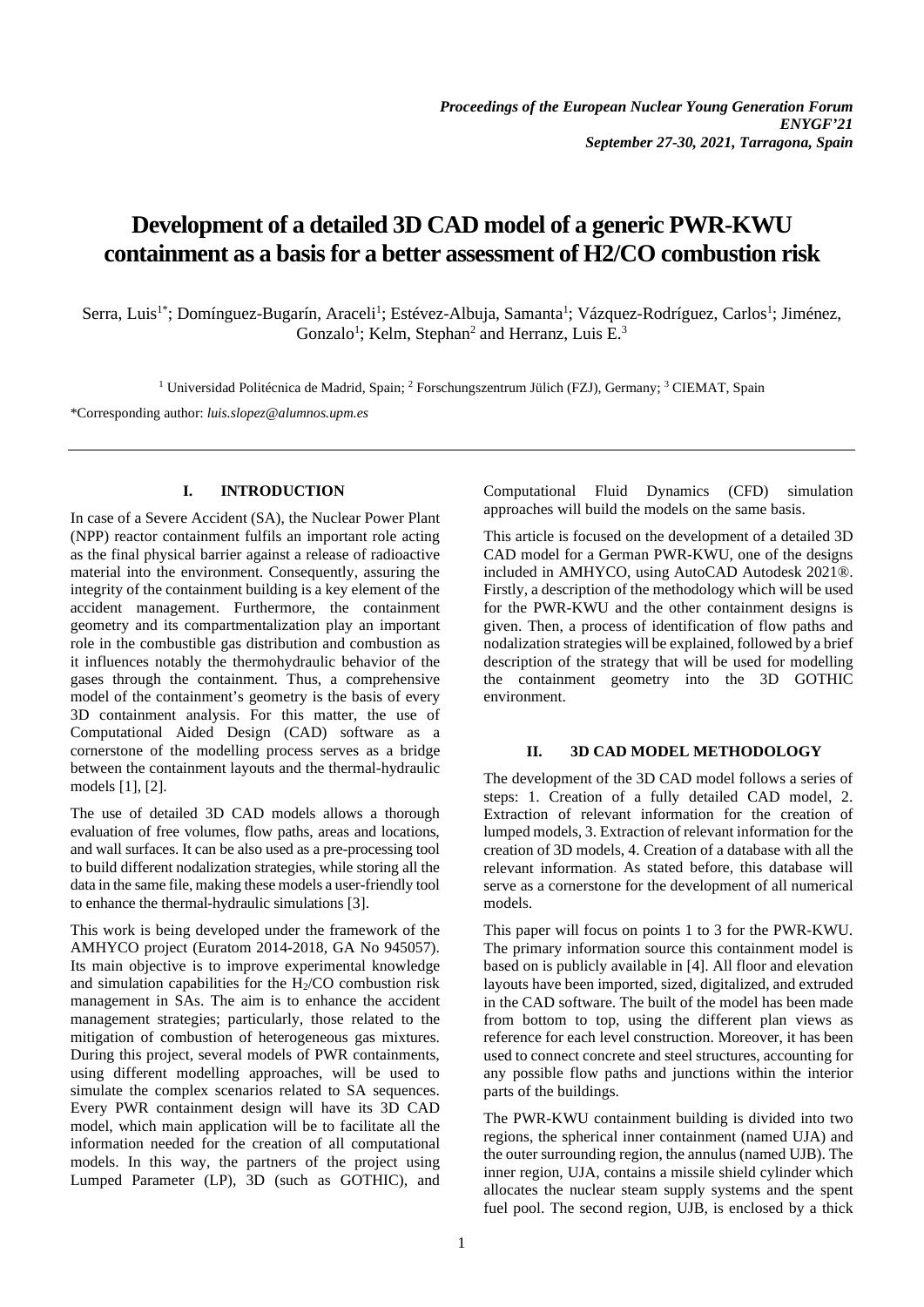reinforced concrete wall and protects the inner containment pressure tight steel shell. Furthermore, it houses the emergency cooling and safety injection systems. During the modelling process, this region will be envisaged as a thermal boundary condition for the scenarios addressed in AMHYCO, and the accuracy in its modelling will not be considered as important as the inner compartments.

The different levels of the buildings are mainly built by extrusion (e.g., inner walls or components). This is an advantageous method of 3D construction in a highly compartmentalized containment as the KWU one. The whole containment building, comprised of UJA and UJB regions, has been enclosed by the dome and a horizontal concrete slab (which serves as ground floor at the lowest point). Other structures, e.g., the concrete lower cap that holds the spherical liner, have instead been built by adding and subtracting curved volumes, something either way impracticable with only a vertical snap method [1], as the extrusion one. Moreover, these curved surfaces are important for CFD studies and justify in a way the detail imposed to the construction.

The construction has mainly relied upon five top views at different elevations and two front sections. Elevation 0.0 m corresponds to the bottom of the Reactor Pressure Vessel. Whenever the public information of a certain elevation was incomplete, or detailed geometrical aspects were not available, certain modelling hypotheses were necessary. As an instance, only one of four symmetrical annular rooms stairwells was depicted in the public layouts. Therefore, the building of the other staircases was made using an analogous geometry. Similar hypotheses were needed to model gratings, walking grids, doors, and the nuclear steam supply system.

All these hypotheses have been done maintaining the structural coherence and the isolation of spaces of the tworoom containment. An iterative process, supported by several partners of AMHYCO, helped to refine the geometrical details all along the containment to obtain a reliable 3D model of a generic PWR-KWU containment.

Figure 1 shows a sectional cut and an elevation cut of the public available layouts of the PWR-KWU containment from which the CAD model has been built. Figure 2 shows an intermediate stage in the construction of the full model. Walls and floors in a lighter colour belong to the outer containment building (UJB), while the darker ones belong to the inner containment (UJA). The RCS circuit is embedded to show its location.

## **III. NODALIZATION AND IDENTIFICATION OF JUNCTIONS AND FLOW PATHS**

To exemplify one of the applications of the 3D CAD model, this section shows the main steps to define a nodalization for a LP thermal-hydraulic model of the PWR-KWU. The basis for the nodalization of the containment comes from the framework of the Generic Containment (GC) benchmark, which was initially developed within the European NoE SARNET-2 [5] and continued within the framework of the NUGENIA SAMHYCO-NET project, led by IRSN. Taking into consideration the primary containment building, and assuming that the auxiliary building works as boundary conditions in the LP codes, the proposed nodalization is divided in 11 Control Volumes (CV), presented in Figure 3.



**Figure 1. +12 m elevation cut (up) and sectional cut (down) from the public layouts of the PWR-KWU containment. Ref:** [4]



**Figure 2. Aerial view of level +6 meters of the KWU 3D containment model with the primary circuit embedded.**

The vessel cavity and the SGs compartments have their own CVs in order to study the behavior of gaseous mixtures in detail in postulated transients. Another CV was placed below the SG CVs and surrounding the cavity, which aim to represent the containment sump.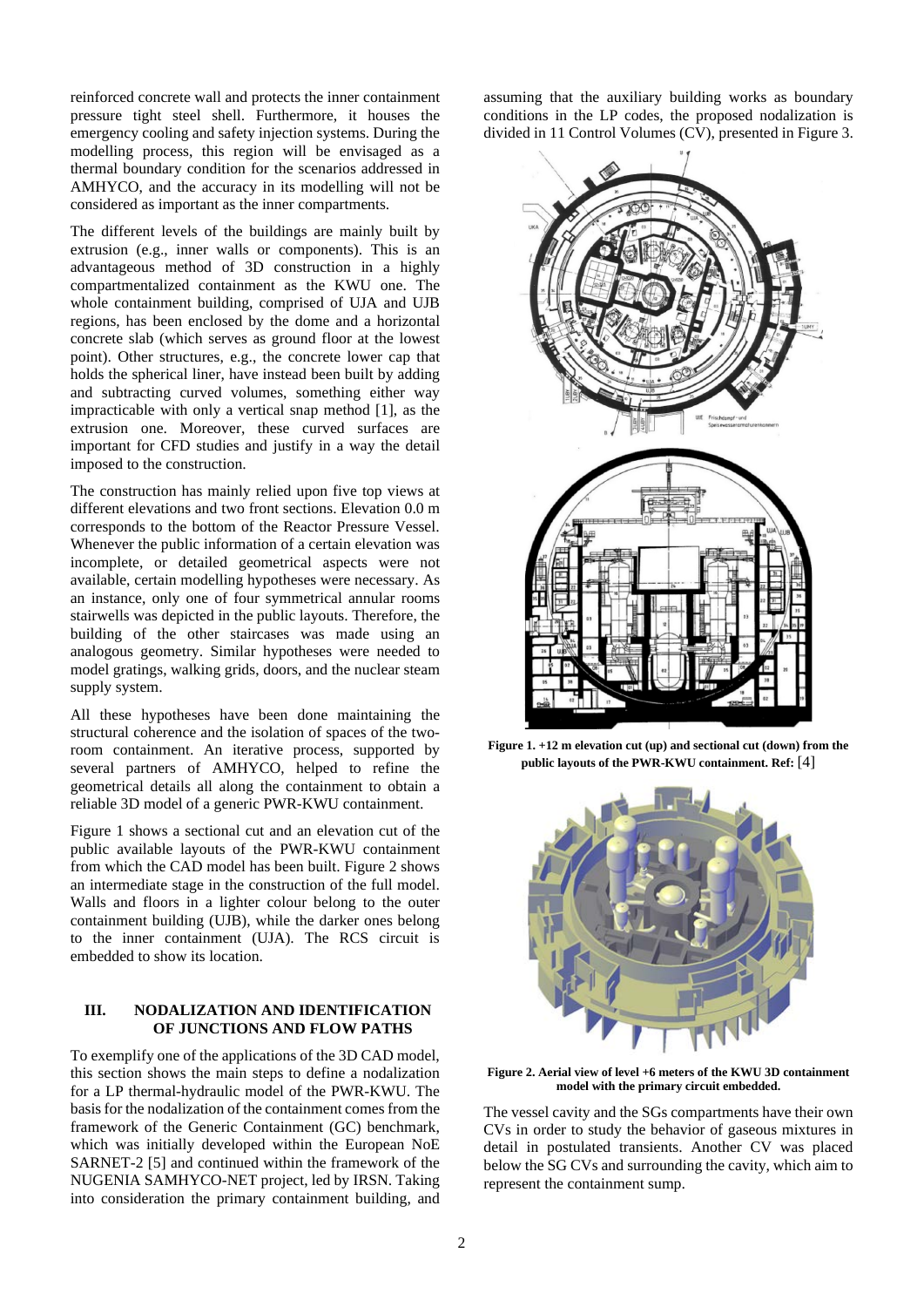At each side of the SGs, there are two CVs with annular shape. The regions coloured in green, and pink are not directly connected to the open space where the SGs (yellow and red) are located, and thus pressure and temperature differences may be expected in these zones. Equally, the inner cylinder of the containment isolates these zones located inside it (green and pink) from those locate outside (dark blue and purple), precluding the gas flow between them. Thus, those annular spaces should have individual CVs to allow the LP codes to predict certain heterogeneity in these regions. Finally, the last CVs defined are the reactor room, the spent fuel pool (SFP), and the dome. The basic information to model these spaces in LP codes are free volumes and elevations. The free volume values (see Table 1) are easier to obtain from plan layouts thanks to the CAD capabilities.

| <b>Zones</b>     | <b>Free Volume</b><br>$(m^3)$ | <b>Base Elev.</b><br>(m) | Top Elev.<br>(m) |
|------------------|-------------------------------|--------------------------|------------------|
| <b>CAVITY</b>    | 250.31                        | $-1.9$                   | 10.55            |
| <b>SUMP</b>      | 5635.9                        | $-1.9$                   | 10.1             |
| <b>DUCT</b>      | 2698.17                       | 6.2                      | 11.7             |
| $SG-N$           | 4371.98                       | 10.1                     | 29.3             |
| $SG-S$           | 4311.97                       | 10.1                     | 29.3             |
| ANN-E-int        | 1709.24                       | 1.84                     | 21.2             |
| <b>ANN-W-int</b> | 1206.29                       | 0.35                     | 21.2             |
| ANN-N-ext        | 4124.09                       | 12                       | 21.2             |
| <b>ANN-S-ext</b> | 4178.99                       | 12                       | 21.2             |
| <b>SFP</b>       | 1326.85                       | 7.45                     | 21.5             |
| R-ROOM           | 1115.62                       | 10.3                     | 21.2             |
| <b>DOME</b>      | 43166.59                      | 21.2                     | 50.85            |



**Figure 3. Nodalization of the PWR-KWU Generic Containment**

Furthermore, the simulation of the thermal-hydraulic behavior of gaseous mixtures inside the containment requires to define the possible flow paths between the different zones. These connections join CVs of the lumped nodalization and determine the fluid transport between them.

The junctions are defined through an effective area that represent the opening areas between CVs, and other additional variables to approximate friction and form losses. These areas are obtained from the detailed 3D CAD model and are shown in Figure 4, where all identified junctions are displayed under a colored scheme that matches the nodalization representation of Figure 3. Important junctions range from stairwell landings, walking grids, burst foils or open geometrical connections.



**Figure 4. LP junctions between CVs**

## **IV. CREATION OF A SIMPLIFIED MODEL**

Some 3D thermal-hydraulic analysis tools, e.g., GOTHIC [6], can import a 3D geometry from external sources. To exploit this capability, the methodology developed at the UPM is based on three stages. The first one is the already depicted creation of a detailed CAD model where all the geometrical relevant data is stored, considerably reducing the required GOTHIC pre-processing time (insight on this matter can be found in [2]). The intermediate stage is the creation of a simplified CAD model which serves as a bridge between the CAD tool and GOTHIC, where the last step, the in-code pre-processing effort, is undertaken.

The simplified CAD model accounts for the geometrical limitations inherent to the analysis code. GOTHIC uses an orthogonal mesh to subdivide volumes into multidimensional grids. Also, GOTHIC 3D representation of structures and components relies upon the definition of specific blocks, namely wedges, caps, cones, and cylinders, and on the other hand, in the definition of openings to account for geometrical open connections, flow pathways and 3D local phenomena. To this effect, in the same fashion as the lumped identification of junctions between CVs (see Figure 4), 3D connections are identified by an effective area, e.g., doors, windows, gratings, trapdoors, etc., Thus, the detailed 3D PWR-KWU CAD model needs to be simplified